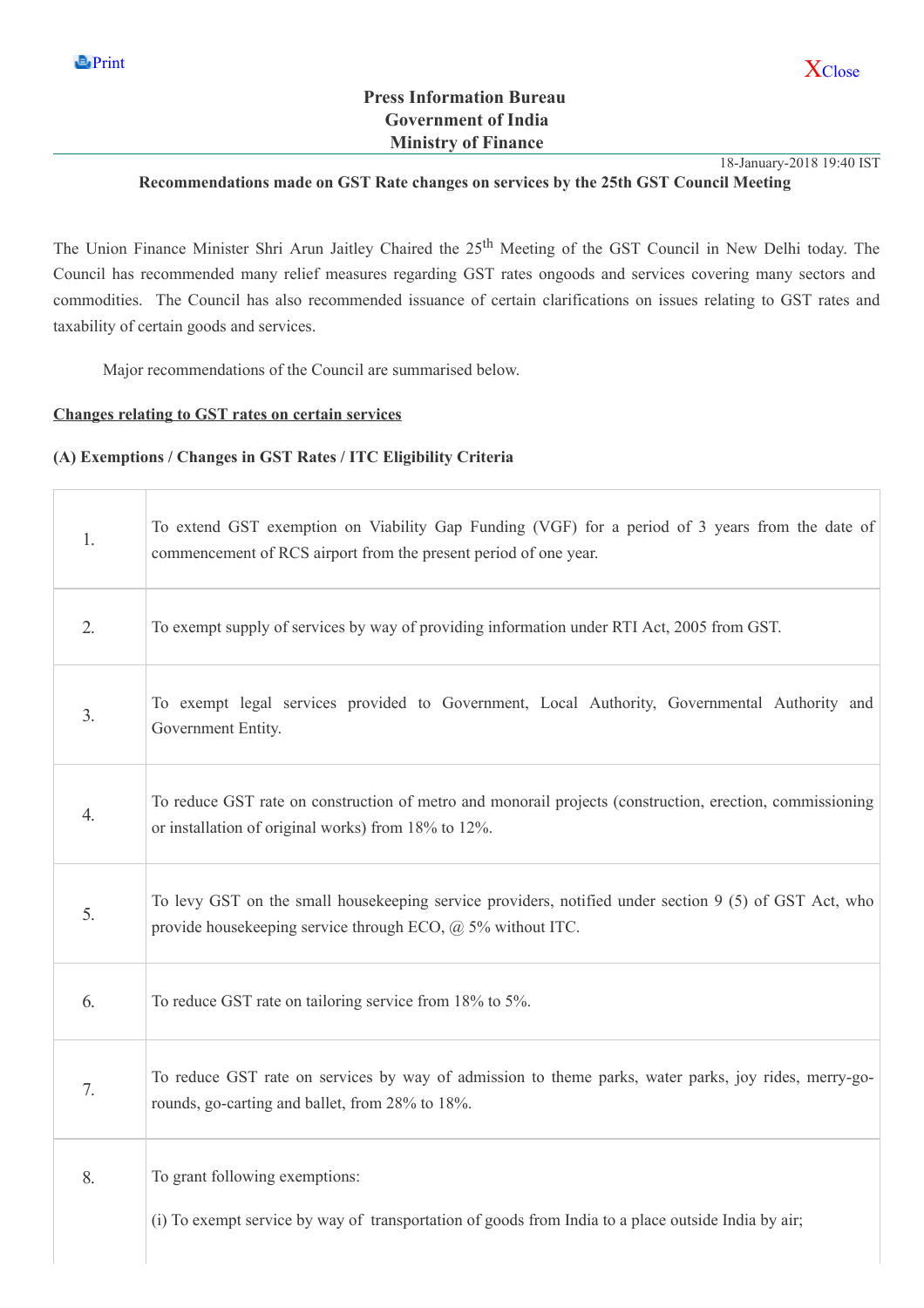|     | (ii) To exempt service by way of transportation of goods from India to a place outside India by sea and<br>provide that value of such service may be excluded from the value of exempted services for the purpose of<br>reversal of ITC.                                                                                                                                                                                                                                                                                                                                                |
|-----|-----------------------------------------------------------------------------------------------------------------------------------------------------------------------------------------------------------------------------------------------------------------------------------------------------------------------------------------------------------------------------------------------------------------------------------------------------------------------------------------------------------------------------------------------------------------------------------------|
|     | The above exemptions may be granted with a sunset clause upto 30th September, 2018.                                                                                                                                                                                                                                                                                                                                                                                                                                                                                                     |
| 9.  | To exempt services provided by the Naval Insurance Group Fund by way of Life Insurance to personnel of<br>Coast Guard under the Group Insurance Scheme of the Central Government retrospectively w.e.f. 1.7.2017.                                                                                                                                                                                                                                                                                                                                                                       |
| 10. | To exempt IGST payable under section 5(1) of the IGST Act, 2017 on supply of services covered by item<br>5(c) of Schedule II of the CGST Act, 2017 to the extent of aggregate of the duties and taxes leviable under<br>section 3(7) of the Customs Tariff Act, 1975 read with sections 5 & 7 of IGST Act, 2017 on part of<br>consideration declared under section 14(1) of the Customs Act, 1962 towards royalty and license fee<br>includible in transaction value as specified under Rule 10 (c) of the Customs Valuation (Determination of<br>Value of Imported Goods) Rules, 2007. |
| 11. | To allow ITC of input services in the same line of business at the GST rate of 5% in case of tour operator<br>service.                                                                                                                                                                                                                                                                                                                                                                                                                                                                  |
| 12. | To reduce GST rate (from 18% to 12%) on the Works Contract Services (WCS) provided by sub-contractor<br>to the main contractor providing WCS to Central Government, State Government, Union territory, a local<br>authority, a Governmental Authority or a Government Entity, which attract GST of 12%. Likewise, WCS<br>attracting 5% GST, their sub-contractor would also be liable $@$ 5%.                                                                                                                                                                                           |
| 13. | To enhance the exemption limit of Rs 5000/- per month per member to Rs 7500/- in respect of services<br>provided by Resident Welfare Association (unincorporated or nonprofit entity) to its members against their<br>individual contribution.                                                                                                                                                                                                                                                                                                                                          |
| 14. | To reduce GST rate on transportation of petroleum crude and petroleum products (MS, HSD, ATF) through<br>pipe linefrom 18% to 5% without ITC and 12% with ITC.                                                                                                                                                                                                                                                                                                                                                                                                                          |
| 15. | To exempt dollar denominated services provided by financial intermediaries located in IFSC SEZ, which<br>have been deemed to be outside India under the various regulations by RBI, IRDAI, SEBI or any financial<br>regulatory authority, to a person outside India.                                                                                                                                                                                                                                                                                                                    |
| 16. | To exempt (a) services by government or local authority to governmental authority or government entity, by<br>way of lease of land, and (b) supply of land or undivided share of land by way of lease or sub lease where<br>such supply is a part of specified composite supply of construction of flats etc. and to carry out suitable<br>amendment in the provision relating to valuation of construction service involving transfer of land or                                                                                                                                       |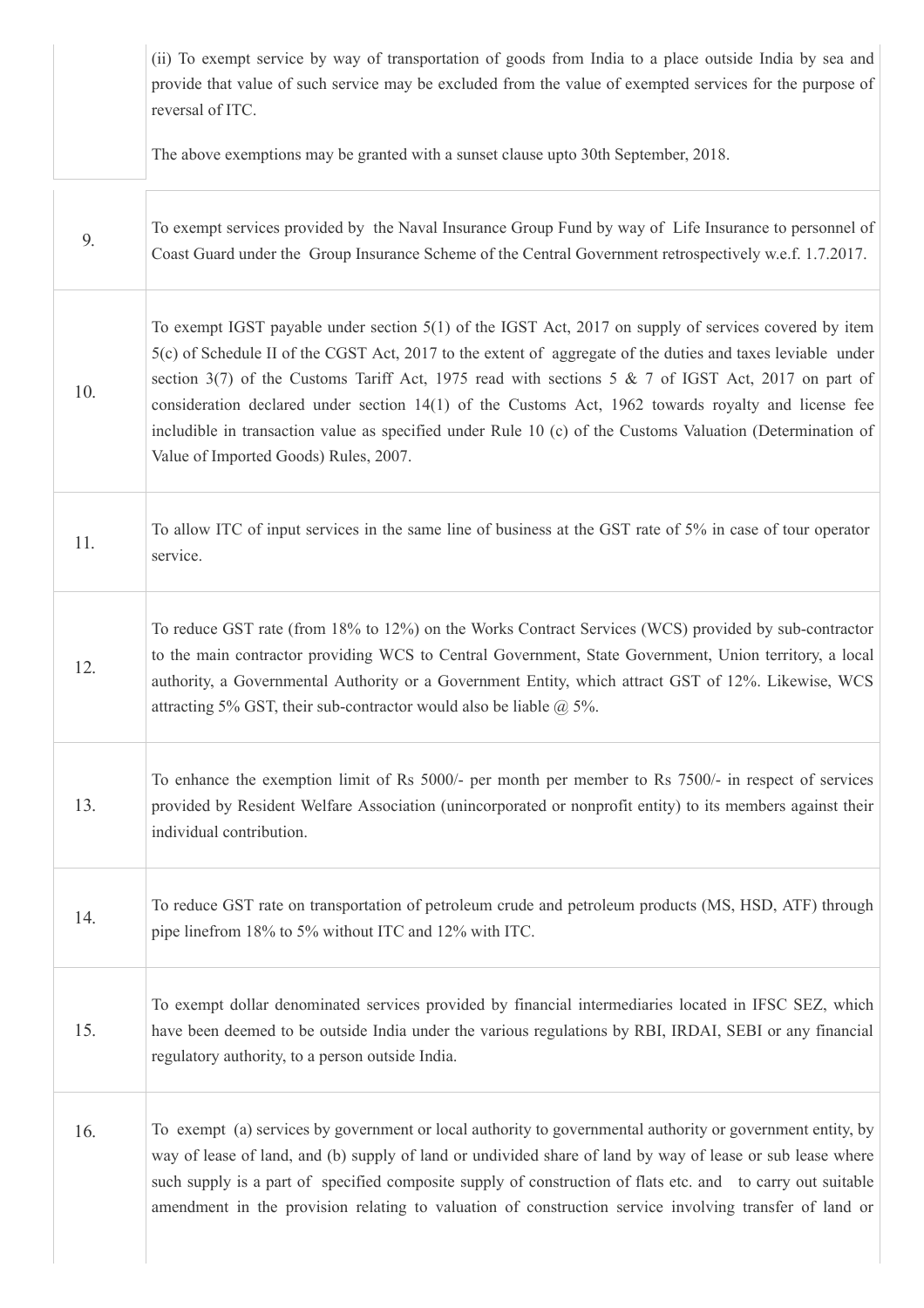|     | undivided share of land, so as to ensure that buyers pay the same effective rate of GST on property built on<br>leasehold and freehold land.                                                                                                                                                                                                                                                                 |
|-----|--------------------------------------------------------------------------------------------------------------------------------------------------------------------------------------------------------------------------------------------------------------------------------------------------------------------------------------------------------------------------------------------------------------|
| 17. | To amend entry 3 of notification No. $12/2017$ -CT(R) so as to exempt pure services provided to Govt. entity.                                                                                                                                                                                                                                                                                                |
| 18. | To expand pure services exemption under S. No. 3 of 12/2017-C.T. (Rate) so as to include composite supply<br>involving predominantly supply of services i.e. upto 25% of supply of goods.                                                                                                                                                                                                                    |
| 19. | To reduce job work services rate for manufacture of leather goods (Chapter 42) and footwear (Chapter 64) to<br>$5\%$ .                                                                                                                                                                                                                                                                                       |
| 20. | To exempt services relating to admission to, or conduct of examination provided to all educational<br>institutions, as defined in the notification.                                                                                                                                                                                                                                                          |
|     | To exempt services by educational institution by way of conduct of entrance examination against<br>consideration in the form of entrance fee.                                                                                                                                                                                                                                                                |
| 21. | To enhance the limit to Rs 2 lakh against Sl. No. 36 of exemption notification No. 12/2017-C.T. (Rate)<br>which exempts services of life insurance business provided under life micro insurance product approved by<br>IRDAI upto maximum amount of cover of Rs. 50,000.                                                                                                                                     |
| 22. | To exempt reinsurance services in respect of insurance schemes exempted under S.Nos. 35 and 36 of<br>notification No. 12/2017-CT (Rate).<br>It is expected that the premium amount charged from the government/insured in respect of future insurance                                                                                                                                                        |
|     | services is reduced.]                                                                                                                                                                                                                                                                                                                                                                                        |
| 23. | To increase threshold limit for exemption under entry No. 80 of Notification No. 12/2017-C.T. (Rate) for all<br>the theatrical performances like Music, Dance, Drama, Orchestra, Folk or Classical Arts and all other such<br>activities in any Indian language in theatre GST from Rs.250 to 500 per person and to also extend the<br>threshold exemption to services by way of admission to a planetarium. |
| 24. | To reduce GST on Common Effluent Treatment Plants services of treatment of effluents, from 18% to 12%.                                                                                                                                                                                                                                                                                                       |
| 25. | To exempt services by way of fumigation in a warehouse of agricultural produce.                                                                                                                                                                                                                                                                                                                              |
| 26. | To reduce GST to 12% in respect of mining or exploration services of petroleum crude and natural gas and<br>for drilling services in respect of the said goods.                                                                                                                                                                                                                                              |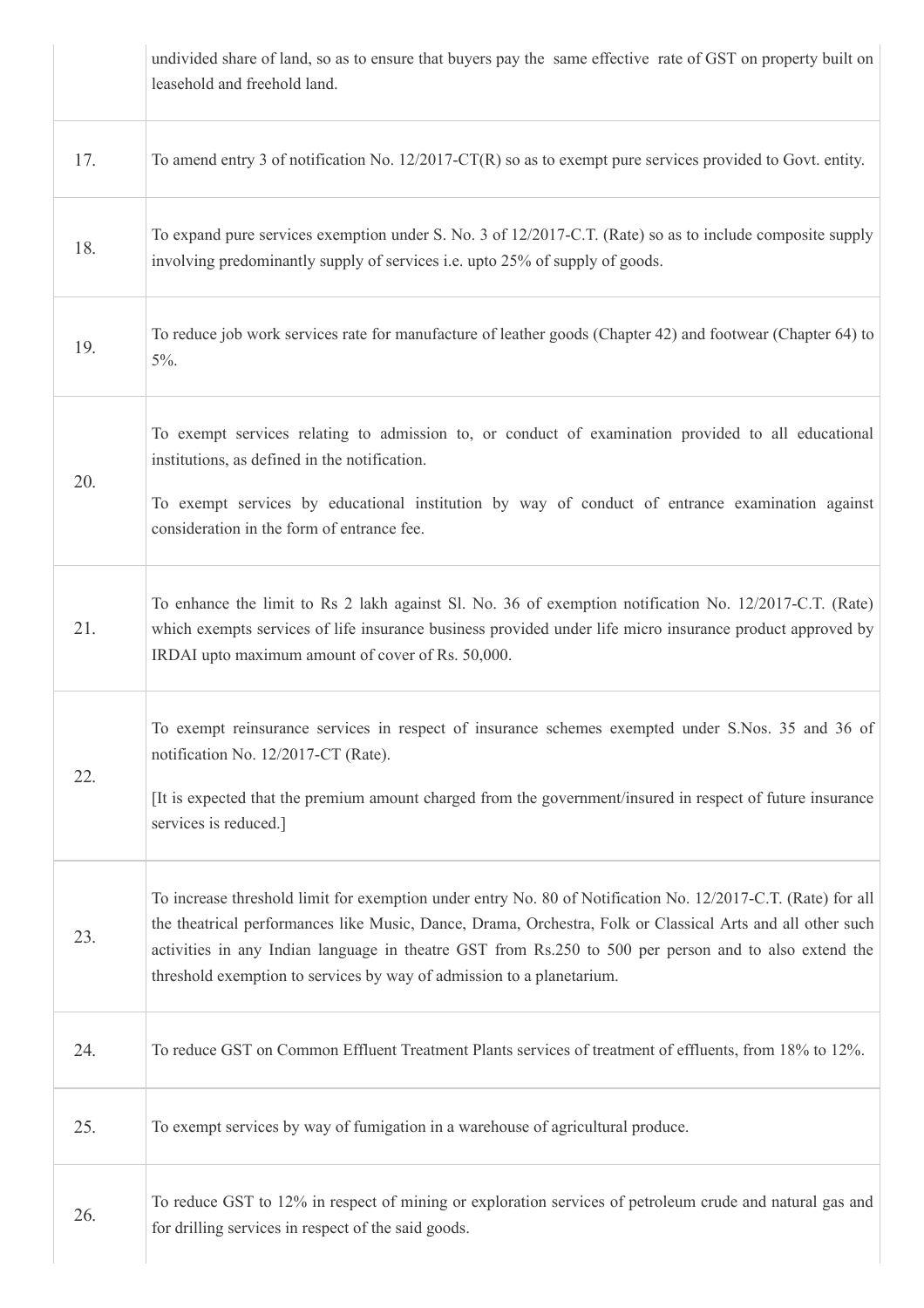| 27. | To exempt subscription of online educational journals/periodicals by educational institutions who provide<br>degree recognized by any law from GST.                                                                                                                                                                                                                                                                                                                                                                                                                  |
|-----|----------------------------------------------------------------------------------------------------------------------------------------------------------------------------------------------------------------------------------------------------------------------------------------------------------------------------------------------------------------------------------------------------------------------------------------------------------------------------------------------------------------------------------------------------------------------|
| 28. | To exempt the service provided by way of renting of transport vehicles provided to a person providing<br>services of transportation of students, faculty and staff to an educational institution providing education upto<br>higher secondary or equivalent.                                                                                                                                                                                                                                                                                                         |
| 29. | To extend the concessional rate of GST on houses constructed/acquired under the Credit Linked Subsidy<br>Scheme for Economically Weaker Section (EWS) / Lower Income Group (LIG) / Middle Income Group-1<br>(MIG-1) / Middle Income Group-2 (MIG-2) under the Housing for All (Urban) Mission/Pradhan<br>MantriAwasYojana (Urban) and low-cost houses up to a carpet area of 60 square metres per house in a<br>housing project which has been given infrastructure status, as proposed by Ministry of Housing & Urban<br>Affairs, under the same concessional rate. |
| 30. | To tax time charter services at GST rate of 5%, that is at the same rate as applicable to voyage charter or bare<br>boat charter, with the same conditions.                                                                                                                                                                                                                                                                                                                                                                                                          |
| 31. | To levy concessional GST $@12\%$ on the services provided by way of construction, erection, commissioning,<br>installation, completion, fitting out, repair, maintenance, renovation, or alteration of building used for<br>providing (for instance, centralized cooking or distributing) mid-day meal scheme by an entity registered<br>under section 12AA of IT Act.                                                                                                                                                                                               |
| 32. | To exempt services provided by and to FédérationInternationale de Football Association (FIFA) and its<br>subsidiaries directly or indirectly related to any of the events under FIFA U-20 World Cup in case the said<br>event is hosted by India.                                                                                                                                                                                                                                                                                                                    |
| 33. | To exempt government's share of profit petroleum from GST and to clarify that cost petroleum is not taxable<br>per se.                                                                                                                                                                                                                                                                                                                                                                                                                                               |

## (B) Rationalization of certain exemption entries

T

| 1.               | To provide in CGST rules that value of exempt supply under sub-section (2) of section 17, shall not include<br>the value of deposits, loans or advances on which interest or discount is earned (This will not apply to a<br>banking company and a financial institution including a non-banking financial company engaged in providing<br>services by way of extending deposits, loans or advances). |
|------------------|-------------------------------------------------------------------------------------------------------------------------------------------------------------------------------------------------------------------------------------------------------------------------------------------------------------------------------------------------------------------------------------------------------|
| $\overline{2}$ . | To defer the liability to pay GST in case of TDR against consideration in the form of construction service                                                                                                                                                                                                                                                                                            |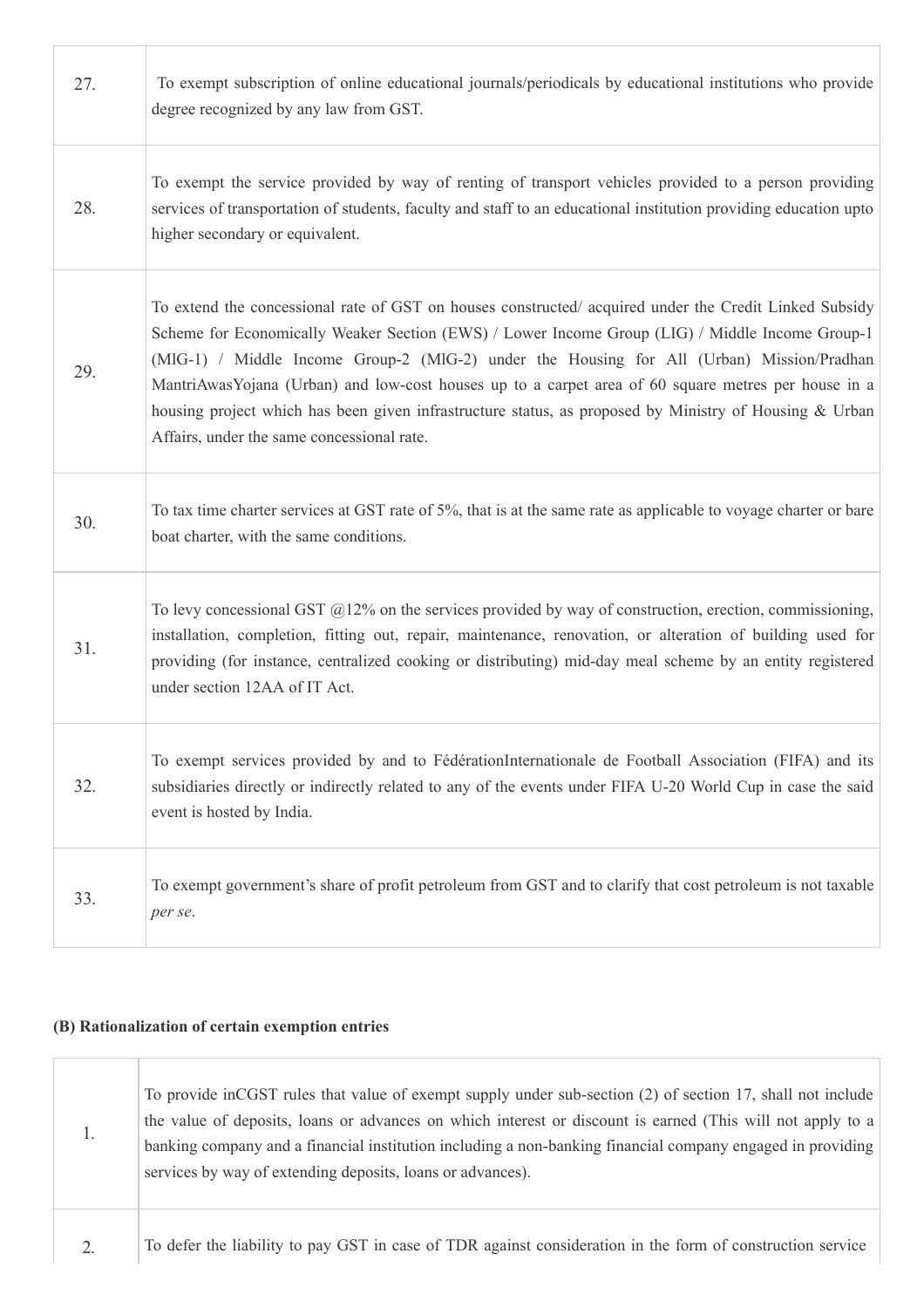|                | and on construction service against consideration in the form of TDR to the time when the possession or<br>right in the property is transferred to the land owner by entering into a conveyance deed or similar<br>instrument (eg. allotment letter). No deferment in point of taxation in respect of cash component. |
|----------------|-----------------------------------------------------------------------------------------------------------------------------------------------------------------------------------------------------------------------------------------------------------------------------------------------------------------------|
| 3 <sub>1</sub> | To tax renting of immovable property by government or local authority to a registered person under reverse<br>Charge while renting of immovable property by government or local authority to un-registered person shall<br>continue under forward charge                                                              |
| 4.             | To define insurance agent in the reverse charge notification to have the same meaning as assigned to it in<br>clause (10) of section 2 of the Insurance Act, 1938, so that corporate agents get excluded from reverse charge.                                                                                         |
| 5 <sub>1</sub> | To insert a provision in GST Rules under section 15 of GST Act that the value of lottery shall be 100/112 or<br>100/128 of the price of lottery ticket notified in the Gazette (the same is currently notified in the rate<br>notification).                                                                          |
| 6.             | To add, in the GST rate schedule for goods at 28%, actionable claim in the form of chance to win in betting<br>and gambling including horse racing.                                                                                                                                                                   |
| 7.             | To insert in GST rules under section 15 of GST Act,-<br>Notwithstanding anything contained in this chapter, value of supply of Betting & Gambling shall be 100 % of<br>the face value of the bet or the amount paid into the totalizator.                                                                             |

# (C) Clarifications

| 1.               | To clarify that exemption of Rs 1000/- per day or equivalent (declared tariff) is available in respect of<br>accommodation service in hostels.                                                                                                                                                         |
|------------------|--------------------------------------------------------------------------------------------------------------------------------------------------------------------------------------------------------------------------------------------------------------------------------------------------------|
| 2.               | To clarify that fee paid by litigants in the Consumer Disputes Commissions and any penalty imposed by<br>these Commissions, will not attract GST.                                                                                                                                                      |
| $\overline{3}$ . | To clarify that elephant/ camel joy rides are not classified as transportation services and attract GST $(a)$<br>18% with threshold exemption to small services providers.                                                                                                                             |
| 4.               | To clarify that leasing or rental service, with or without operator, of goods, attracts same GST as supply<br>of like goods involving transfer of title in the said goods. Therefore, the GST rate for the rental services<br>of self-Propelled Access Equipment (Boom. Scissors/Telehandlers) is 28%. |

5. To clarify that,-